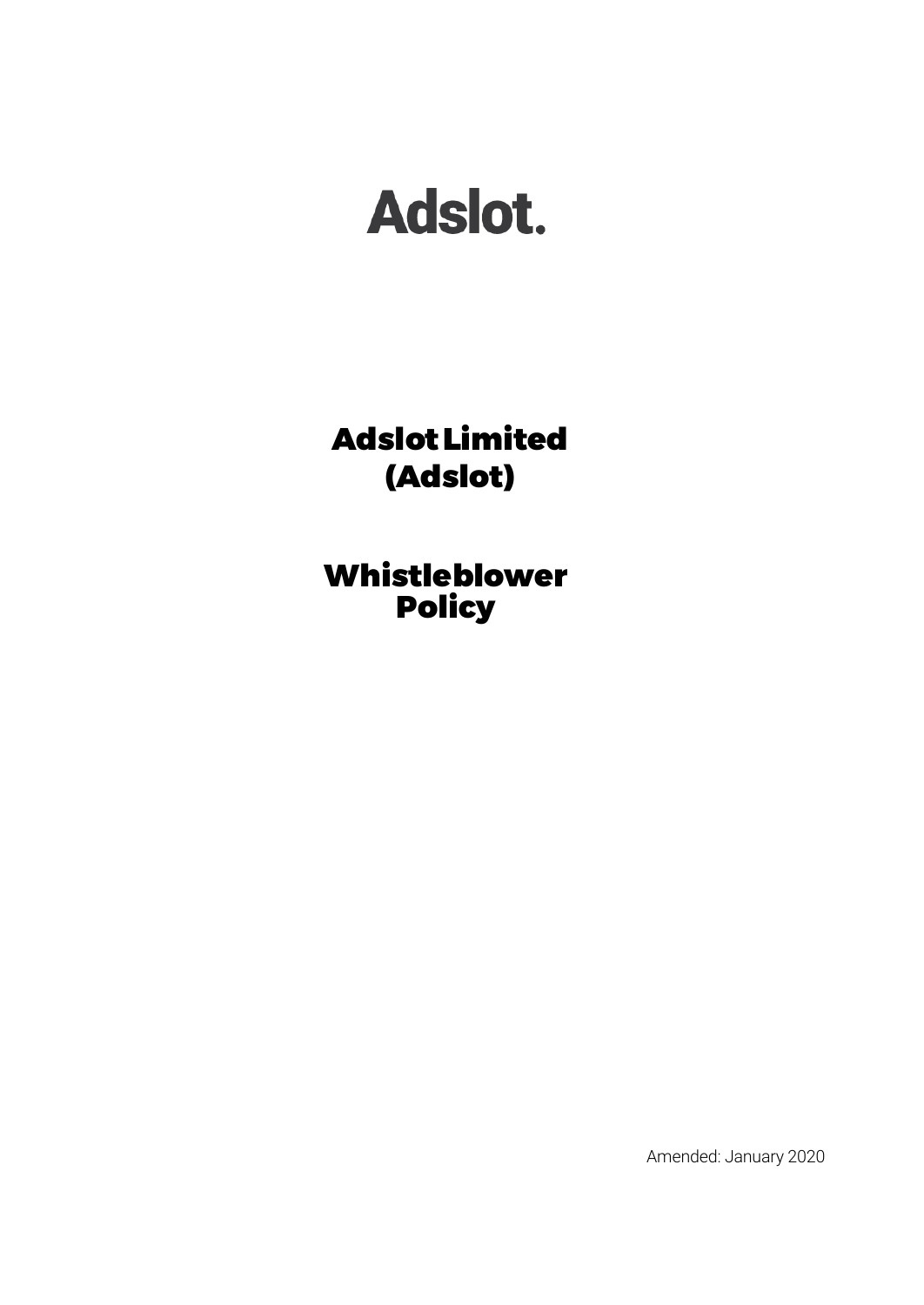# **Commitment**

Adslot is committed to the highest standards of ethical conduct in all of our business activities. We are committed to fostering a culture where people feel safe to speak up on matters that concern them.

This policy provides for processes and protections provided by Adslot regarding the disclosure of Reportable Conduct. Adslot must comply with the obligations relating to protection of whistleblowers in the Corporations Act 2001 (Cth) and equivalent legislation in other jurisdictions.

# Purpose of this policy

The purpose of this policy is to support Adslot's commitment to the highest standards of ethical conduct and to provide everyone working at Adslot (and other Adslot stakeholders identified below) with the means to raise concerns, without the fear of retaliation, regarding Reportable Conduct.

This policy aims to provide clarity on how Adslot will respond to reports of Reportable Conduct and how it supports you so that you:

- Are encouraged to express your concerns;
- Know how to express your concerns;
- Know what will happen when you express your concerns; and
- Feel safe in expressing your concerns.

# Who is covered by this policy?

This policy applies to all businesses in the Adslot group globally. It is applicable to all current and former directors, officers, employees, associates and contractors (or any relative or dependent of these persons), as well as Adslot's suppliers and service providers and other persons who may be aware of Reportable Conduct concerning Adslot or any of its directors, officers, associates, employees or contractors.

# What is "Reportable Conduct"?

Reportable Conduct can be actual or suspected and is anything that concerns misconduct or an improper state of affairs or circumstances in relation to Adslot, including that which is:

- Dishonest;
- Illegal or Fraudulent;
- Corrupt;
- A questionable practice relating to accounting or similar financial controls;
- A conflict of interest;
- An inappropriate offering or receiving of gifts or entertainment;
- Theft or embezzlement;
- A disclosure or misappropriation of confidential information;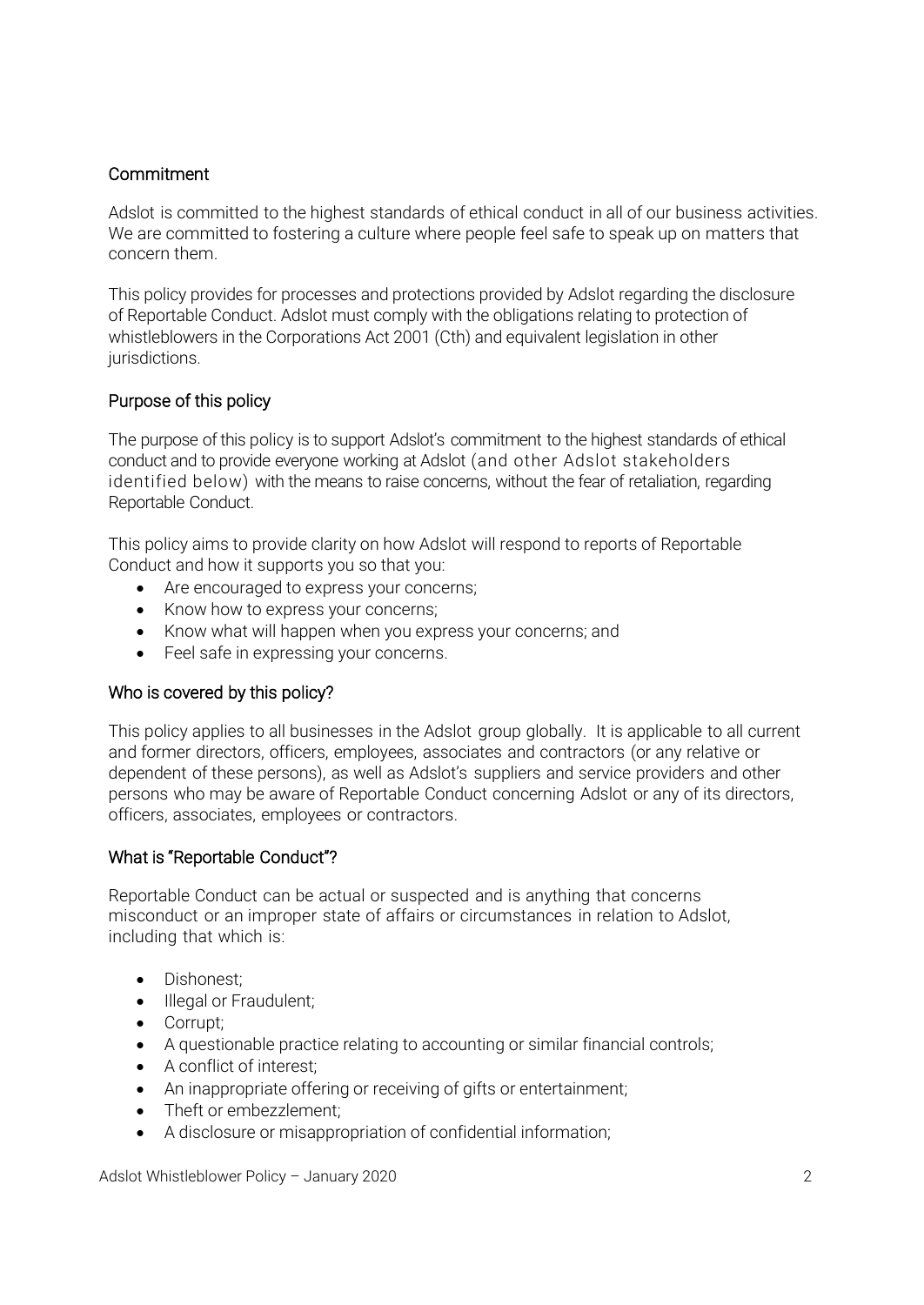- A danger to the environment or workplace health or safety;
- A danger, or represents a danger, to the public or financial system;
- Harassment, discrimination or bullying;
- Violent or threatening;
- Indicative of a violation of local laws (including local taxation laws);
- Unethical or otherwise has the potential to damage Adslot's reputation;
- A violation of Adslot policy, such as Adslot's Code of Conduct; or
- Attempts to conceal any of the above

Reportable Conduct also includes any conduct which comprises retaliation against any person who raises concerns of Reportable Conduct under this policy or against anyone who helps address a concern raised.

For the avoidance of doubt, Reportable Conduct does not include 'personal work-related grievances'. These are generally grievances relating to an employee's current or former employment or engagement (or that of their relative or dependent who is an employee) that have implications for that person personally, and that do not have broader implications for Adslot. For example, an interpersonal conflict between employees, or a decision relating to employment or engagement, such as a transfer, promotion or disciplinary action of an employee.

## How do I raise a concern about possible Reportable Conduct?

If you are an employee of Adslot and you become aware of any conduct which you consider or believe, on reasonable grounds, may be Reportable Conduct, then you should initially raise it with an executive manager within your business division or function. In many cases, this should satisfactorily address your concern.

If you believe that you have been subject to harassment, discrimination or bullying, then you should first raise the issue in accordance with your local HR grievance procedures.

Adslot also recognises that there may be issues of such sensitivity that you do not feel comfortable raising with an executive manager or through your local HR processes or you may feel that a concern you have raised has not been adequately addressed. If that is the case, then you can submit a formal report of Reportable Conduct in accordance with the processes below.

#### How do I submit a report?

To submit a formal report of Reportable Conduct, you can report the matter to the following Whistleblower Officers, in person or by phone or email:

Mobile: +61 (0)413 390 113 [sarah.morgan@adslot.com](mailto:sarah.morgan@adslot.com)

James Craig, Chief Product Officer Sarah Morgan, Non Executive Director and [James.craig@adslot.com](mailto:James.craig@adslot.com) Chair of the Audit & Risk Committee Mobile: +61 (0)419 328 097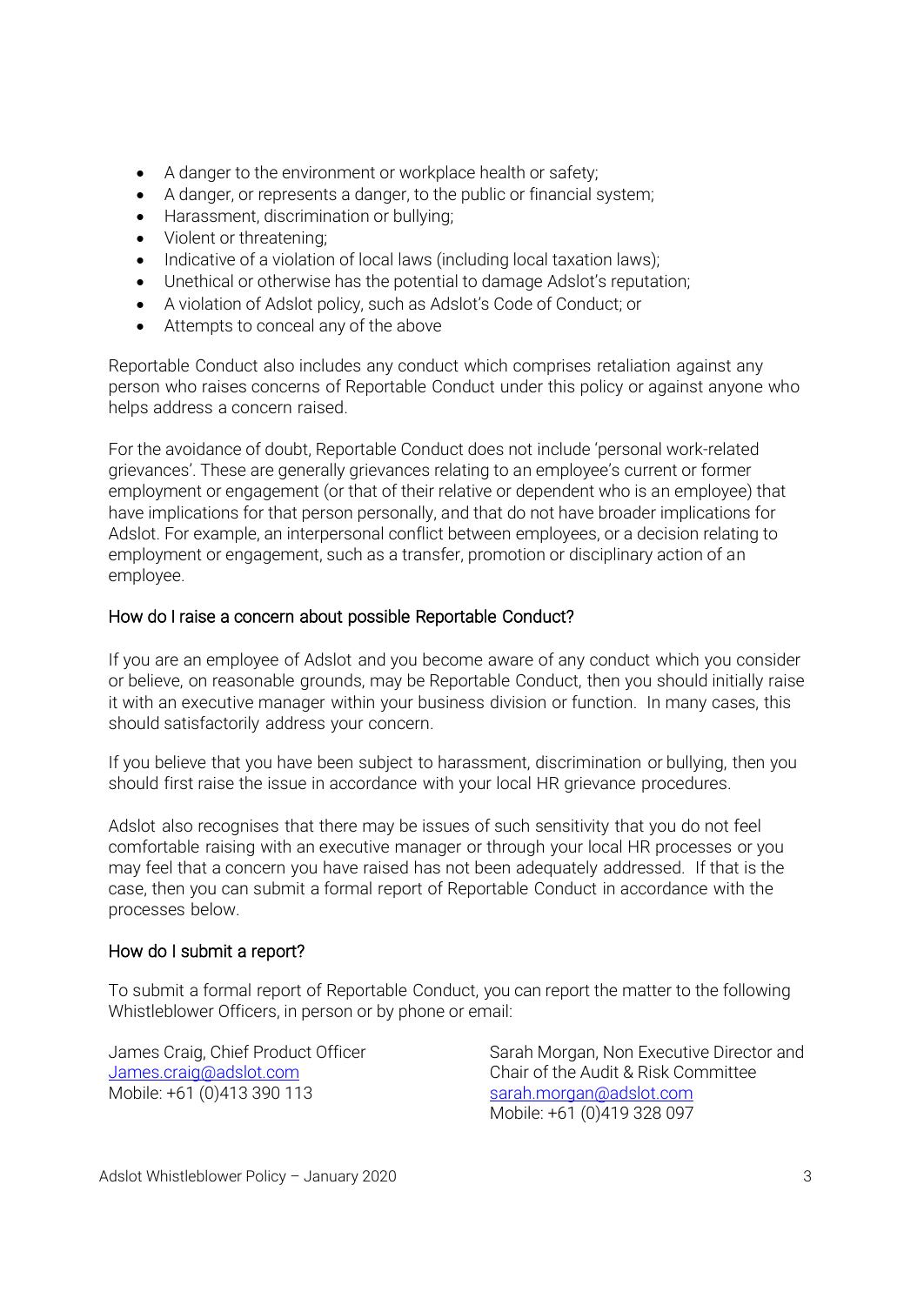Reports can also be made in writing to:

The Whistleblower Officer Adslot Ltd Level 2, 419 Collins Street, **Melbourne** Victoria 3000

#### Assessment of disclosure

A report made of Reportable Conduct will be assessed by the Whistleblower Officers to ensure the disclosure falls within the intended scope of this policy. Adslot has the discretion to determine that a disclosure will not be dealt with under this policy, provided that the disclosure does not fall within the scope of applicable whistleblower legislation.

#### Conducting an investigation

Once a report of Reportable Conduct has been received, one or both of the Whistleblower Officers will investigate the matter.

In some cases, it may not be possible to investigate a disclosure. This might happen if insufficient information has been provided or if the reporter has not responded to requests for further information.

Investigations by the Whistleblower Officers will follow a fair and objective process and be conducted in as timely a manner as the circumstances allow.

A person who makes a report under this policy will not directly be part of the investigation, though a Whistleblower Officer may request more information from them.

If you are approached as part of an investigation you are required to provide assistance, as requested, in a discreet and timely manner and to maintain confidentiality of the whistleblower's identity (if known) at all times.

The investigation determines the facts through interviews and/or review of documents as necessary. Unless there are confidentiality or other reasons not to do so, persons to whom the disclosure relates will be afforded procedural fairness – they will be informed of the allegation at an appropriate time and will be given a chance to respond to the allegations made against them.

The Whistleblower Officers will report their findings and make recommendations about what action (if any) will be taken to the Chair of the Adslot Board of Directors.

For serious and material Reportable Conduct, the Whistleblower Officers may refer the matter directly to the Chair of the Adslot Board of Directors.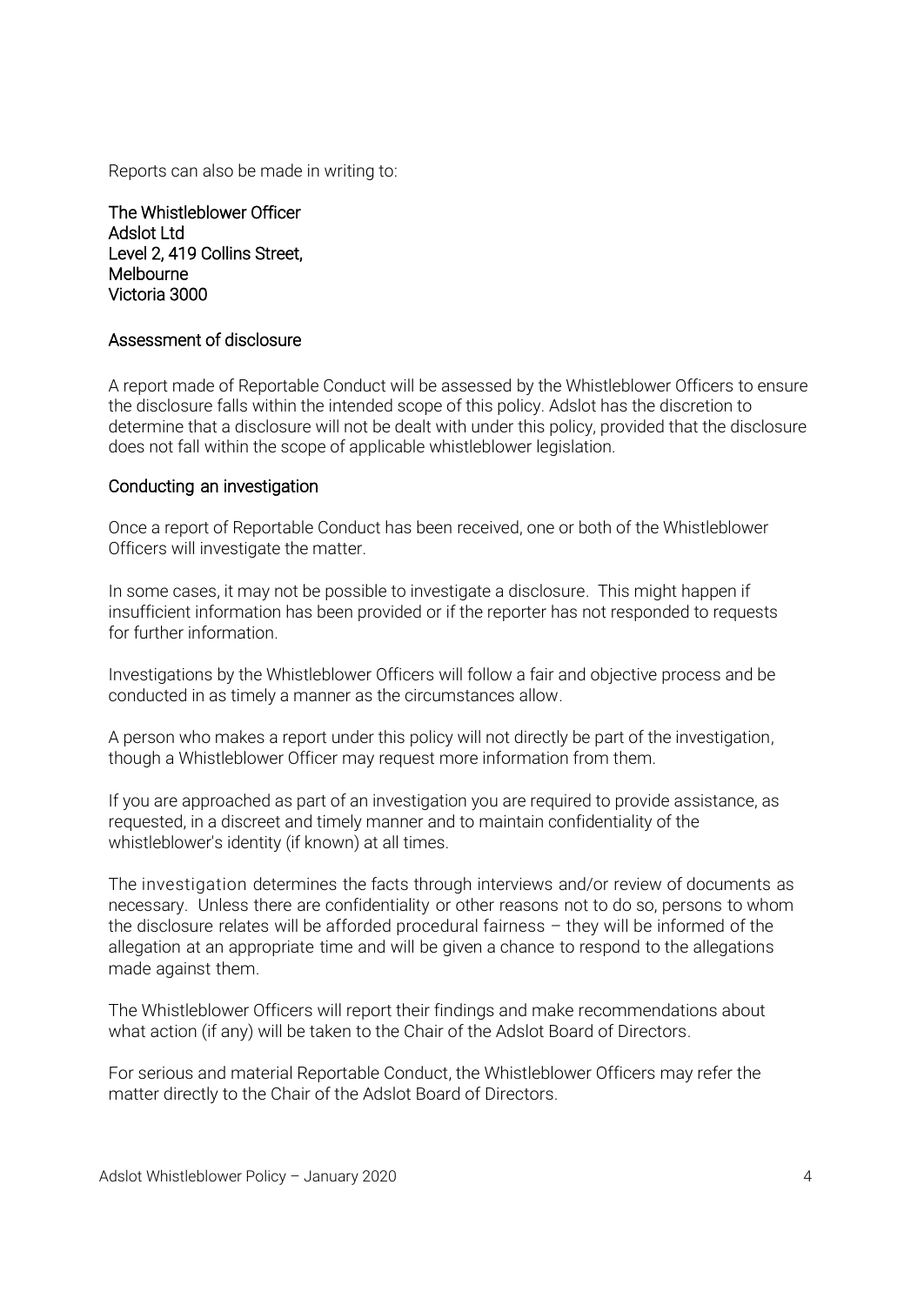Corrective action – If necessary, corrective actions will be recommended to the appropriate managers for implementation.

Feedback -- If deemed appropriate and subject to confidentially, the whistleblower may be notified of the conclusion of the investigation and any action taken.

If you are an external party and your report is assessed as relating to a concern or complaint about a product or service provided by Adslot rather than to Reportable Conduct, then the report will be referred to the Head of Client Services for further investigation and resolution.

#### Can I make an anonymous report?

When making a disclosure, you may do so anonymously. Whilst you are encouraged to share your identity when making a disclosure, as it will make it easier for Adslot to address your disclosure, you are not required to do so.

If you do not share your identity, Adslot will assess your disclosure in the same way as if you had revealed your identity. However, there may be some practical limitations in conducting the investigation if you do not share your identity.

During an investigation, your identity will not be disclosed, but Adslot may have to disclose facts which might reveal your identity. This disclosure will only happen when it is reasonably necessary for the effective investigation of the matter. If this happens, all reasonable steps will be taken to reduce the risk that you will be identified

# Will my report be treated confidentially?

For reports of Reportable Conduct made on reasonable grounds under this policy:

- the information you provide will be shared only on a strict "need-to-know" basis as reasonably necessary for the effective investigation of the concern raised;
- we may need to let the person subject to the report know that a report has been made about them for the purpose of providing them with an opportunity to respond;
- in appropriate circumstances, it may be necessary or mandatory to reveal the information and your identity to law enforcement or regulatory agencies;
- in any case, all reasonable steps will be taken to protect your identity; and
- (expect as specified above) your identity will not be disclosed without your consent.

All information received will be treated securely. Files and records created from an investigation will be retained only for as long as is necessary and under strict security protocols.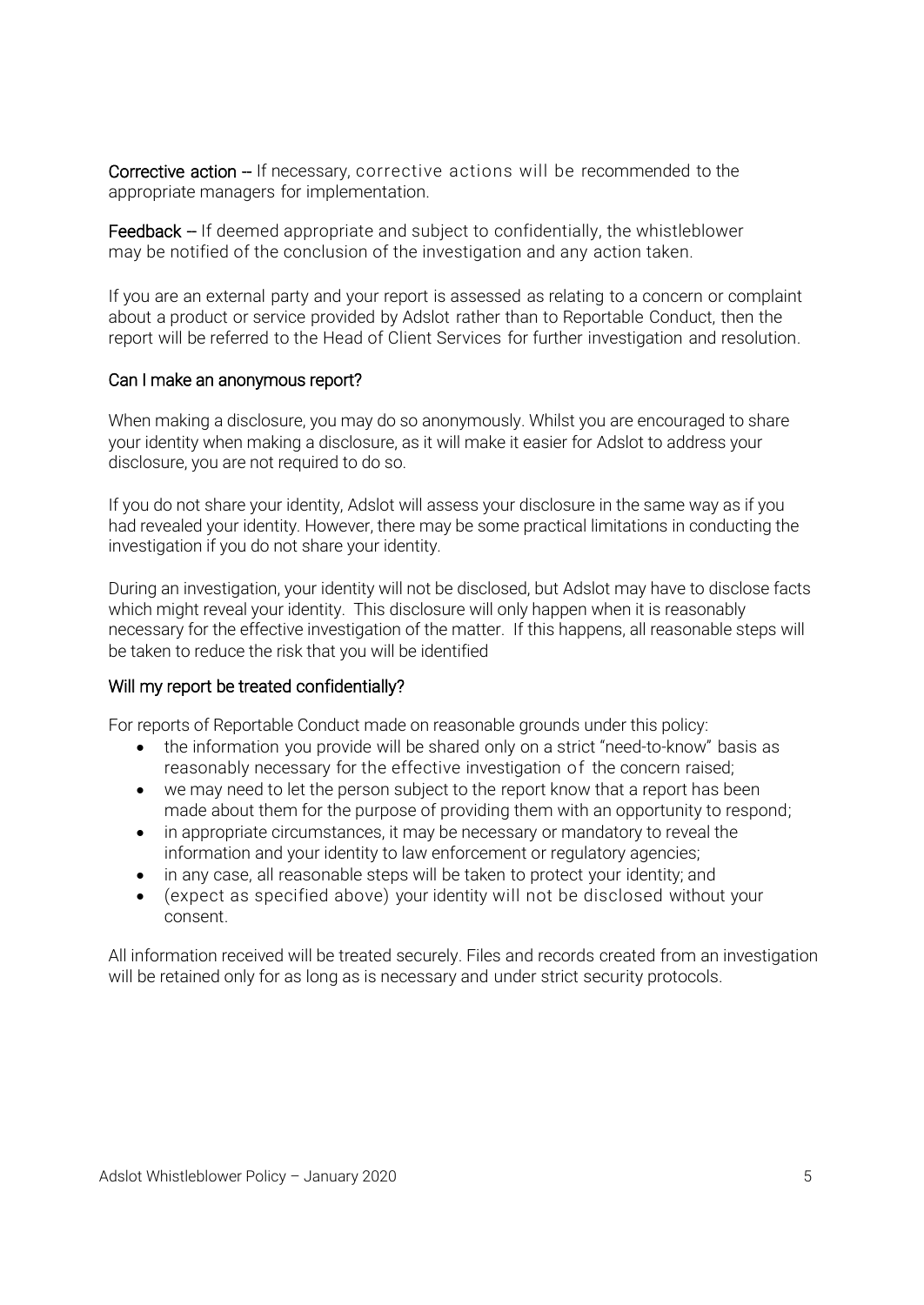## Will I be protected if I submit a report?

Adslot will not tolerate any retaliation against any person who raises (or attempts to raise) a report of Reportable Conduct based on reasonable grounds, or a person who helps to address or investigate a concern raised. Retaliation occurs where a person causes or threatens detriment to another person, which may include (but is not limited to):

- disadvantage or discrimination in employment (e.g. demoting, dismissing or suspending a person):
- harassment, bullying or intimidation;
- unlawful discrimination;
- harm or injury (physical or psychological harm);
- any damage to a person, including their property, reputation or financial position; or
- any of the above actions when carried out against any person associated with the whistleblower.

Any such retaliatory action is grounds for disciplinary action, including dismissal. In some cases, retaliatory action may attract civil or criminal liability.

You should immediately inform a Whistleblower Officer if you are concerned that:

- You may be, are being, or have been subjected to retaliatory action; or
- Your disclosure has not been dealt with in accordance with this policy.

However, a person reporting Reportable Conduct may be held liable for any personal misconduct revealed by their disclosure.

#### Reporting

The Whistleblower Officers will maintain a record of the investigations of Reportable Conduct they undertake and report them to the Company Secretary.

The Company Secretary will report on whistleblower incidents quarterly to the Audit & Risk Committee.

The reports by the Whistleblower Officers and the Company Secretary will be made on a 'no names' basis, maintaining the confidentiality of matters raised under this policy.

In addition, serious or material Reportable Conduct may be the subject of immediate referral to the Chair of the Audit & Risk Committee.

Reporting to regulators

Nothing in this policy is intended to restrict you from disclosing Reportable Conduct, providing information to, or communicating with a government agency, law enforcement body or a regulator in accordance with any relevant law, regulation or prudential standard applicable in a jurisdiction in which Adslot operates.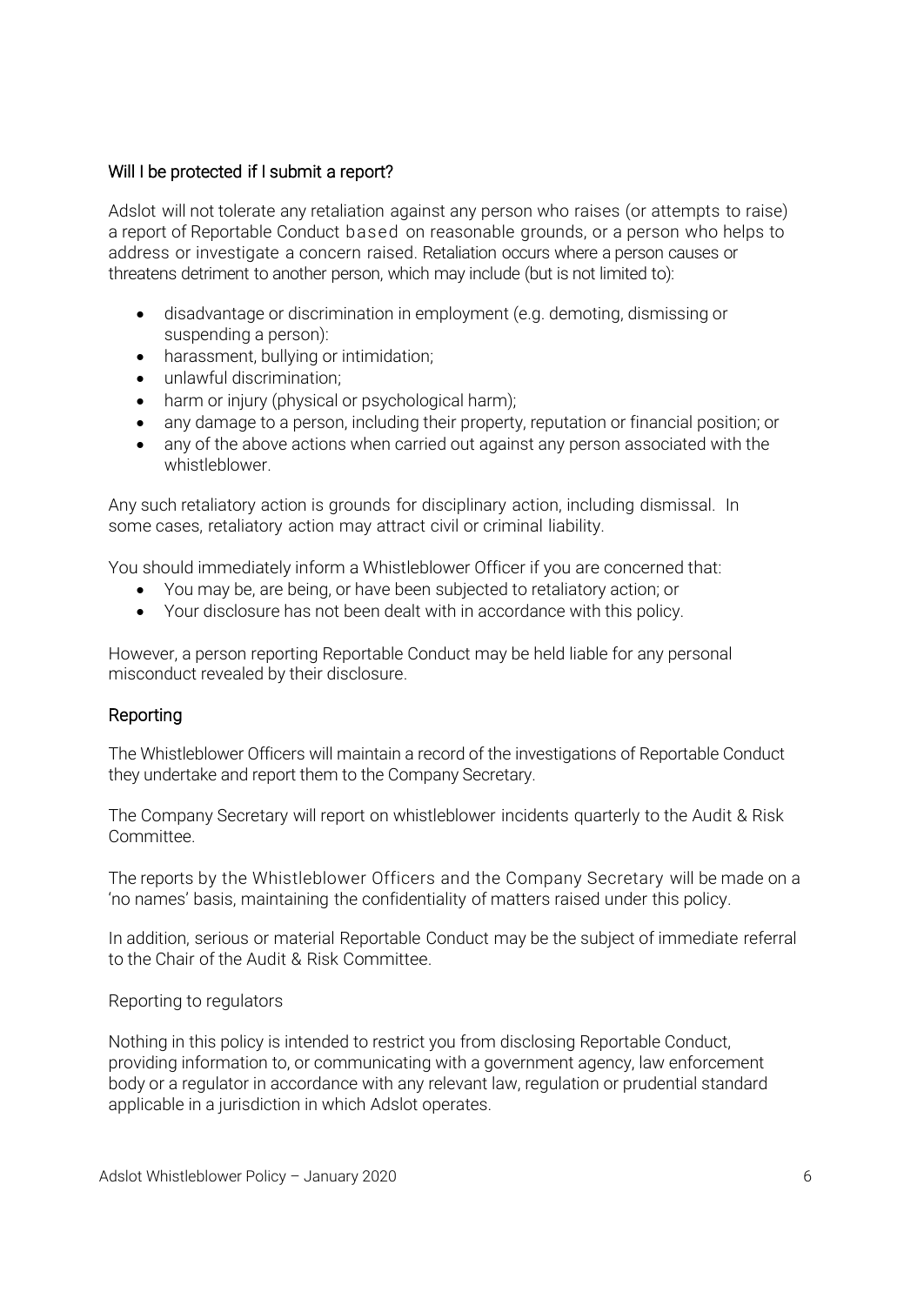## Implementation of this policy

This policy must be implemented in accordance with the local laws of the relevant jurisdiction in relation to which a disclosure is made. To the extent of any inconsistency between local jurisdictional requirements and the requirements of this policy, the local jurisdictional requirements will prevail.

#### Availability of this policy

This policy is available on the Adslot internal hub for the group globally and will be made available to people outside the Adslot group on request to a Whistleblower Officer or the Company Secretary.

#### Review of this policy

The Audit & Risk Committee will monitor and annually review the effectiveness of this policy.

#### Amendment of this policy

This Policy can only be amended with the approval of the Audit and Risk Committee of Adslot Limited.

Created: December 2019

This version of the Policy was approved by the Audit & Risk Committee on 30 January 2020